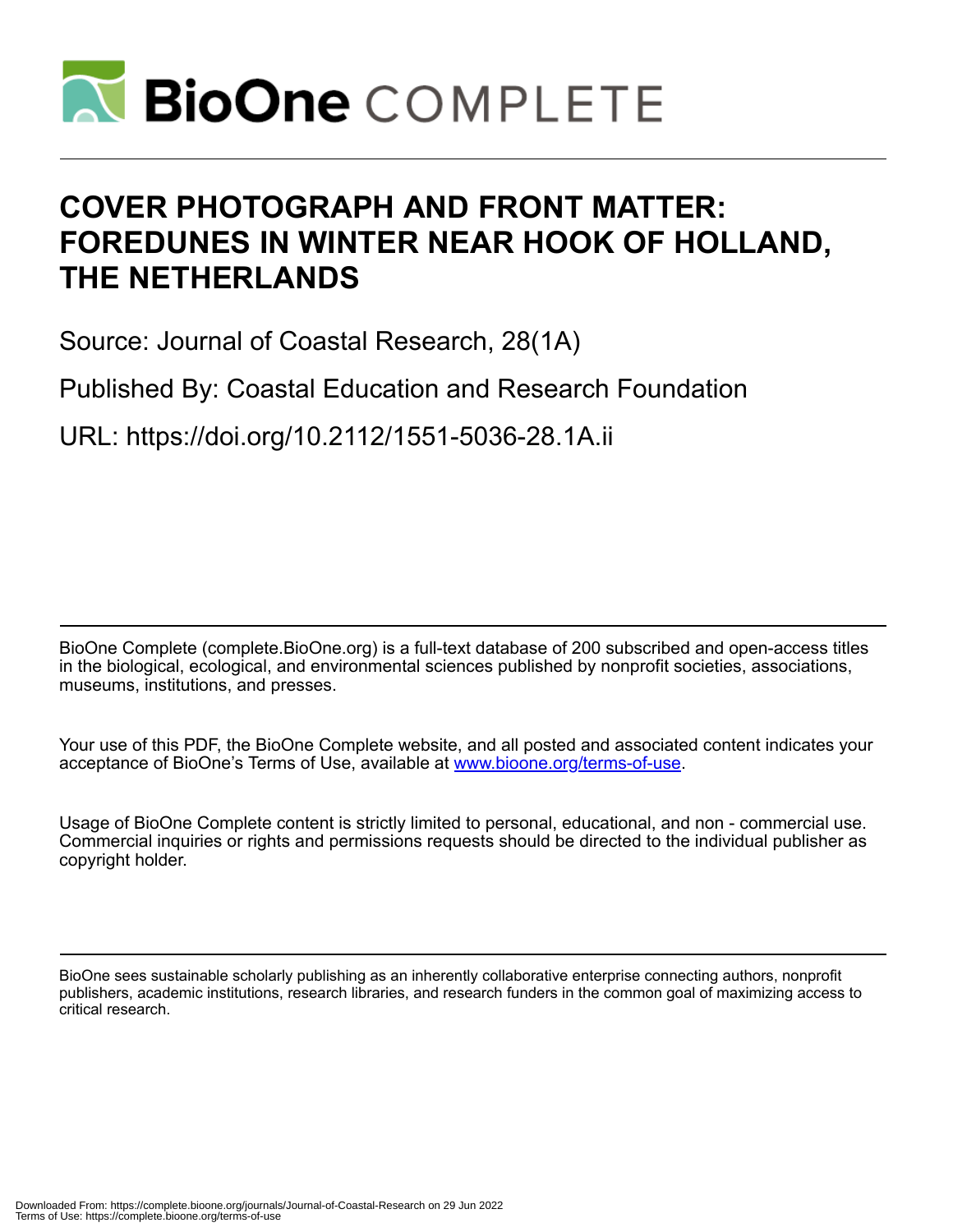

# COVER PHOTOGRAPH



COVER PHOTOGRAPH: FOREDUNES IN WINTER NEAR HOOK OF HOLLAND, THE NETHERLANDS

From "white dunes" to "grey dunes": these dynamic foredunes with Marram grass near Hook of Holland will undergo a new development as more inland and stable dunes. Between 2008–2009, a new dune area of 250 m wide and 1500 m long was created between them and the North Sea (top left) by beach nourishment. The nourishment  $(6 \text{ million } m^3)$  was constructed as a compensation for the loss of rare dune environments nearby, which are under protection of the European Natura 2000 network. These losses were predicted as amongst the impacts of the new harbour developments of the port of Rotterdam (extension Maasvlakte 2). In the management plan for the new dune area, these foredunes (at present named "white dunes" with mobile sand and Ammophila arenaria, Marram grass) will gradually develop into "grey dunes" (mainly stable with species-rich short moss- and grassland). Besides grey dunes, the new dune area also aims at the development of rare moist dune valley vegetation.

(Photograph by Frank van der Meulen, Deltares & UNESCO-IHE, Delft, The Netherlands, February 2010)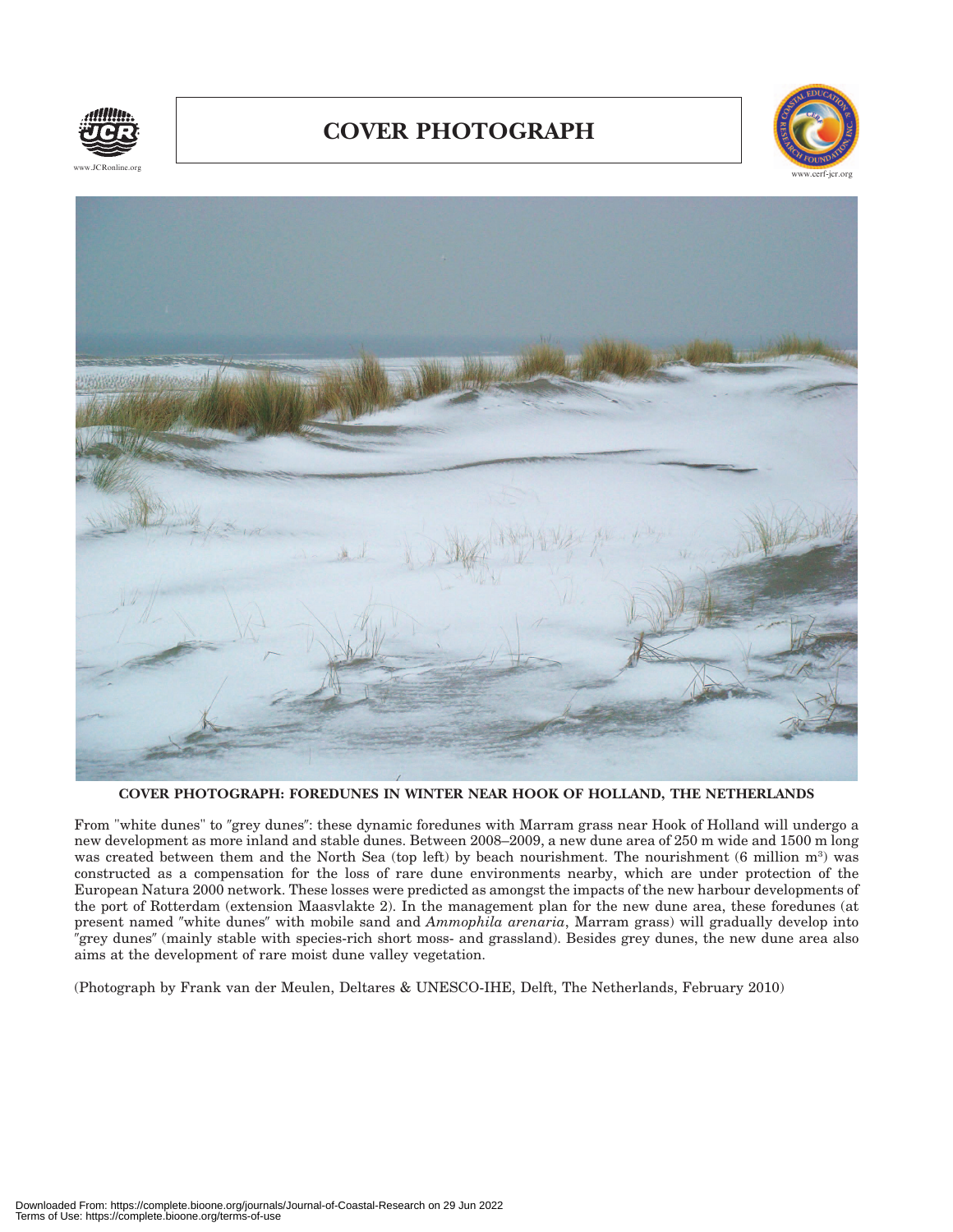# **JOURNAL OF COASTAL RESEARCH**

## **An International Forum for the Littoral Sciences**

J.A.G. Cooper University of Ulster Coleraine, N. Ireland

**BOOK REVIEW EDITOR**

# **CHEF-HERAUSGEBER EDITOR-IN-CHIEF RÉDACTEUR-EN-CHEF Charles W. Finkl**

Coastal Education and Research Foundation, Inc. *[CERF]* Editorial Offices:

**MANAGING EDITOR** Tracy Candelaria

810 E. 10th Street Lawrence, KS 66044, U.S.A. tcandelaria@allenpress.com

Allen Press Publishing Services

1656 Cypress Row Drive e-mail: cfinkl@cerf-jcr.com<br>West Palm Beach, FL (Editorial Office, West Palm Beach) West Palm Beach, FL (Editorial Office, West Palm Beach)<br>
33411, U.S.A. (CERF/JCR Website: http://www.CERF-JCR.org 33411, U.S.A. CERF/JCR Website: http://www.CERF-JCR.org

> **PUBLISHING MANAGER** Christopher Makowski CERF 1656 Cypress Row Drive West Palm Beach, FL 33411, U.S.A. cmakowski@cerf-jcr.com

**EDITORIAL ASSISTANT** Barbara Russell CERF 1656 Cypress Row Drive West Palm Beach, FL 33411, U.S.A. barbara@cerf-jcr.com

### **MITHERAUSGEBER ASSOCIATE EDITORS COMITÉ DE REDACTION**

**Edward J. Anthony** *Coastal Geomorphology, Beach Morphodynamics Dunkerque, France* **Cecile Baeteman** *Holocene Coastal Dynamics, Sea-Level Change Brussels, Belgium* **Kenneth Banks** *Coral Reef Geomorphology, Habitat Mapping Plantation, Florida* **Patrick Barnard** *Coastal Geomorphology Santa Cruz, California* **Lindino Benedet** *Oceanography, Modeling Florianopolis, Santa Catarina, Brazil* **David M. Bush** *Coastal Geology & Hazards Carrollton, Georgia* **Ilya V. Buynevich** *Coastal Geology Philadelphia, Pennsylvania* **Javier A. Carrió** *Sediment Processes, Marine Geology Valencia, Spain* **Roger Charlier** Ocean Energies, Coastal Erosion<br>Brussels, Belgium<br>**Paolo Ciavola**<br>Coastal Engineering,<br>Sediment Transport<br>Ferrara, Italy<br>**Mark Crowell**<br>Coastal Erosion<br>Coastal Erosion *McLean, Virginia* **Bijan Dargahi** *Sediment Transport, Numerical Modeling Stockholm, Sweden* **Robert Dean** *Coastal Engineering & Processes Gainesville, Florida* **Omar Defeo** *Sandy Beach Ecology, Invertebrates Montevideo, Uruguay* **Reinhard Dieckman** *Coastal Engineering & Geomorphology Arnis/Schlei, Germany* **Joseph F. Donoghue** *Coastal Morphology & Hazards Tallahassee, Florida* **Michael S. Fenster** *Shoreline Change, Barrier Island Morphodynamics Richmond, Virginia* **Oscar Manuel Ferreira** *Storm Impacts, Beach Morphodynamics Faro, Portugal* **Chip Fletcher** *Coastal Geology Honolulu, Hawaii*

**Gary B. Griggs** *Coastal Engineering & Hazards Santa Cruz, California* **Pramod Hanamgond** *Coastal Geomorphology, Sedimentology Belgaum, India* **Hans Hanson** *Coastal Protection, Numerical Modeling Lund, Sweden* **Simon Haslett** *Paleoceanography, Coastal Evolution Wales, United Kingdom* **Michael Hilton** *Dune Geomorphology & Ecology Dunedin, New Zealand* **Carl H. Hobbs, III** *Coastal Geology, Sand Mining Gloucester Point, Virginia* **Wenrui Huang** *Coastal Hydrodynamics & Hazards Tallahassee, Florida* **Michael G. Hughes** *Coastal Morphodynamics, Shelf Processes Canberra, ACT, Australia* **Federico I. Isla** *Sea-Level Change, Remote Sensing Mar Del Plata, Argentina* **Derek W.T. Jackson** *Aeolian Sediment Transport, Beach Morphodynamics Coleraine, Northern Ireland* **Nancy L. Jackson** *Coastal Geomorphology Newark, New Jersey* **Markes E. Johnson** *Paleoshores, Coastal Sand Dunes Williamstown, Massachusetts* **Dieter H. Kelletat** *Coastal Geomorphology, Sea-Level Change Essen/Cologne, Germany* **Joseph T. Kelley** *Sea-Level Change, Salt Marsh Ecogeomorphology Orono, Maine* **Syed Khalil** *Coastal Geology & Geophysics Baton Rouge, Louisiana* **Antonio H.F. Klein** *Coastal Morphodynamics & Hazards Florianópolis, Santa Catarina, Brazil* **Vic Klemas** *Remote Sensing, Global Environmental Change Newark, Delaware* **Nobuhisa Kobayashi**

*Coastal Engineering Newark, Delaware* **Vladimir N. Kosmynin** *Coral Reefs, Coastal Ecology Tallahassee, Florida*

**Joseph L. Kowalski** *Estuarine Plant Ecology Edinburg, Texas* **Michael J. Lace** *Coastal Landforms & Processes West Branch, Iowa* **Stephen P. Leatherman** *Barrier Islands, Beach Erosion Miami, Florida* **Charles Lemckert** *Environmental Fluid Dynamics Queensland, Australia* **Ioannis Liritzis** *Geophysical Proxy Data Rhodes, Greece* **Jeffrey H. List** *Shoreline Change Processes Woods Hole, Massachusetts* **Christopher Makowski** *Coastal Benthic Ecology, Marine Ecosystem Monitoring West Palm Beach, Florida* **Ashish J. Mehta** *Coastal & Ocenographic Engineering Gainesville, Florida* **Nobuo Mimura** *Global Environmental Engineering Ibaraki, Japan* **Robert Nicholls** *Global Climate Change, Sea-Level Change Southampton, United Kingdom* **Karl F. Nordstrom** *Coastal Geomorphology & Dune Processes New Brunswick, New Jersey* **Julian Orford** *Gravel Beaches, Storm Events Belfast, Northern Ireland, UK* **Phil D. Osborne** *Sediment Dynamics, Beach Morphodynamics Shoreline, Washington*  **Hugh Parker** *Airborne Lidar Bathymetry Adelaide, South Australia, Australia* **Charitha B. Pattiaratchi** *Physical Oceanography Crawley, Western Australia, Australia* **Michael Phillips** *Coastal Geomorphology Swansea, Wales, United Kingdom* **Orrin H. Pilkey, Jr.** *Coastal Geology Durham, North Carolina* **Paolo A. Pirazzoli** *Sea-Level Changes Paris, France* **Nobert P. Psuty**

*Coastal Geomorphology New Brunswick, New Jersey* **Ulrich Radtke** *Coastal Geomorphology Duisburg-Essen, Germany* 

**Elijah W. Ramsey, III** *Coastal Image Processing Lafayette, Louisiana* **Richard C. Raynie** *Wetland/Marsh Restoration, Coastal Erosion Baton Rouge, Louisiana* **Kirt Rusenko** *Sea Turtles, Dune Restoration Boca Raton, Florida* **Andrew D. Short** *Coastal Geomorphology, Beach Morphodynamics Sydney, New South Wales, Australia* **Pravi Shrestha** *Coastal Engineering Irvine, California* **Tom Spencer** *Biogeomorphology, Wetland Morphodynamics Cambridge, United Kingdom* **Marcel Stive** *Coastal Hydrodynamics, Sediment Dynamics Delft, The Netherlands* **Vallam Sundar** *Coastal Engineering Chennai, India* **E. Robert Thieler** *Marine Geology Woods Hole, Massachusetts* **Frank Van Der Meulen** *Coastal Zone Management, Climate Change Delft, The Netherlands* **Henk Jan Verhagen** *Coastal Protection & Structures Delft, The Netherlands* **Ian J. Walker** *Coastal Dunes, Sediment Transport Victoria, British Columbia, Canada* **Ping Wang** *Beach Morphodynamics, Sediment Transport Tampa, Florida* **Allan Williams** *Coastal Geology Swansea, Wales, United Kingdom* **Harry F. Williams** *Hurricane Sedimentation, Paleotempestology Denton, Texas* **Colin D. Woodroffe** *Coastal Geomorphology, Sea-Level Change Wollongong, Australia* **Philip L. Woodworth** *Sea-Level Change Liverpool, United Kingdom* **Donald R. Young** *Coastal Plant Ecology Richmond, Virginia* **Robert S. Young** *Coastal Processes & Management Cullowhee, North Carolina*

The *JOURNAL OF COASTAL RESEARCH* (ISSN 0749-0208) is the official peer-reviewed publication of The Coastal Education and Research Foundation *[CERF]* and is published bimonthly in January, March, May, July, September, and November. The journal is available online at www.jcronline.org and subscriptions can be<br>placed through www.CERF-JCR.org. Publishing services are curre the USA. For additional subscription information, please go to www.CERF-JCR.org. Subscriptions, changes of address, and requests for missing issues should be sent to the JCR Subscriptions Office, Allen Press, P.O. Box 7065, Lawrence, Kansas 66044 or CERF@allenpress.com. Claims for copies lost in the mail must be received within 90 days (180 days foreign) of the issue date to insure replacement at no charge. Access to the archived JCR is available through JSTOR at http://www.jstor.org/.

Periodicals postage paid at Lawrence, KS, and additional mailing offices. POSTMASTER: Send address changes to *Journal of Coastal Research*, Allen Press Association Management, P.O. Box 1897, Lawrence, KS 66044.

 $©$  2012 The Coastal Education & Research Foundation *[CERF]*.

a This paper meets the requirements of ANSI/NISO Z39.48-1992 (Permanence of Paper). Downloaded From: https://complete.bioone.org/journals/Journal-of-Coastal-Research on 29 Jun 2022 Terms of Use: https://complete.bioone.org/terms-of-use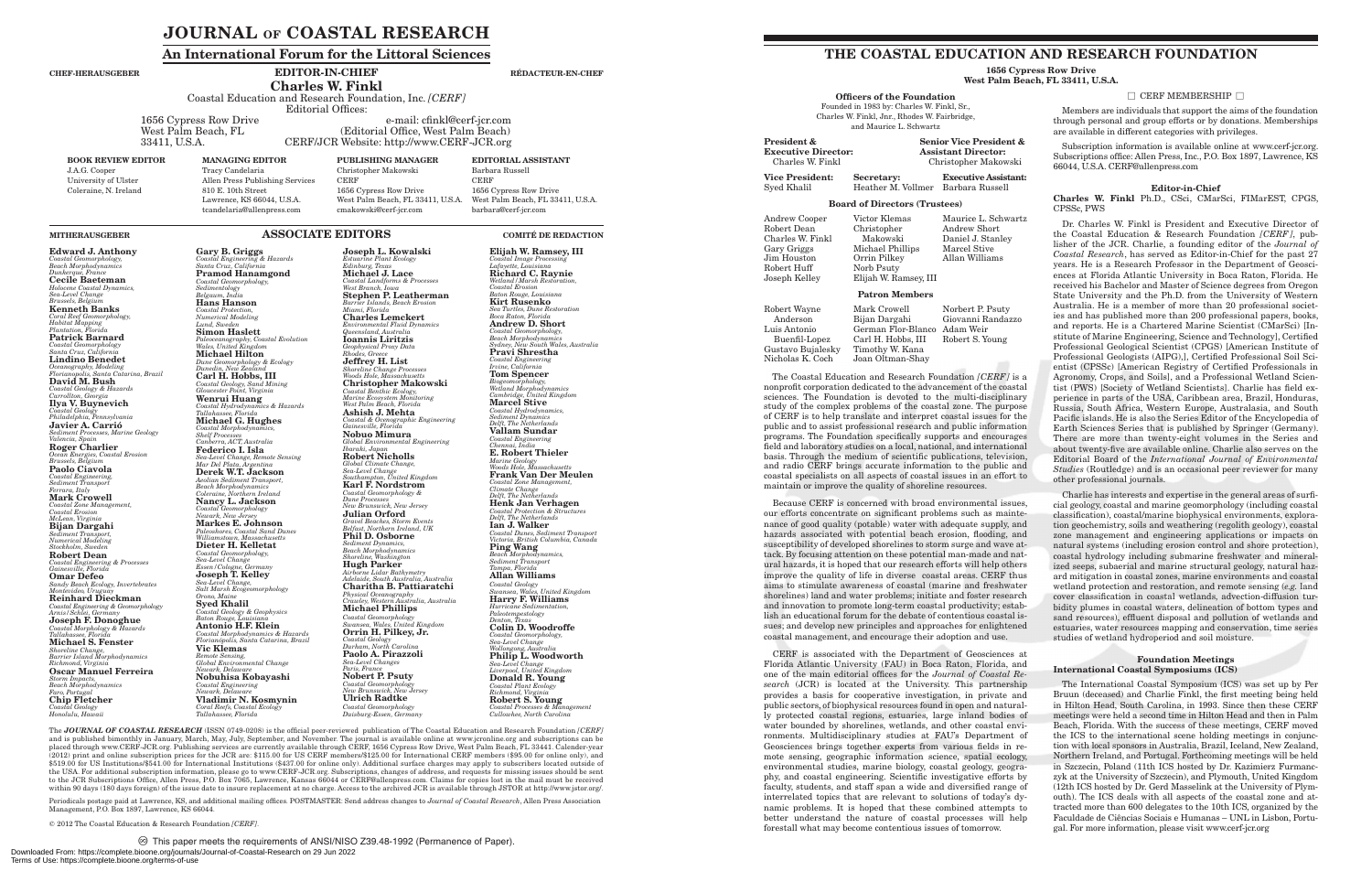# **THE COASTAL EDUCATION AND RESEARCH FOUNDATION**

**1656 Cypress Row Drive**

**West Palm Beach, FL 33411, U.S.A.**

**Officers of the Foundation**

Founded in 1983 by: Charles W. Finkl, Sr., Charles W. Finkl, Jnr., Rhodes W. Fairbridge, and Maurice L. Schwartz

| President &<br><b>Executive Director:</b><br>Charles W. Finkl |  | <b>Senior Vice President &amp;</b><br><b>Assistant Director:</b><br>Christopher Makowski |  |
|---------------------------------------------------------------|--|------------------------------------------------------------------------------------------|--|
|                                                               |  |                                                                                          |  |

Syed Khalil

Heather M. Vollmer **Executive Assistant:** Barbara Russell

### **Board of Directors (Trustees)**

|                  |                       | Maurice L. Schwartz |
|------------------|-----------------------|---------------------|
| Andrew Cooper    | Victor Klemas         |                     |
| Robert Dean      | Christopher           | Andrew Short        |
| Charles W. Finkl | Makowski              | Daniel J. Stanley   |
| Gary Griggs      | Michael Phillips      | Marcel Stive        |
| Jim Houston      | Orrin Pilkey          | Allan Williams      |
| Robert Huff      | Norb Psuty            |                     |
| Joseph Kellev    | Elijah W. Ramsey, III |                     |
|                  |                       |                     |

#### **Patron Members**

| Robert Wayne      | Mark Crowell                 | Norbert P. Psuty  |
|-------------------|------------------------------|-------------------|
| Anderson          | Bijan Dargahi                | Giovanni Randazzo |
| Luis Antonio      | German Flor-Blanco Adam Weir |                   |
| Buenfil-Lopez     | Carl H. Hobbs, III           | Robert S. Young   |
| Gustavo Bujalesky | Timothy W. Kana              |                   |
| Nicholas K. Coch  | Joan Oltman-Shay             |                   |

The Coastal Education and Research Foundation *[CERF]* is a nonprofit corporation dedicated to the advancement of the coastal sciences. The Foundation is devoted to the multi-disciplinary study of the complex problems of the coastal zone. The purpose of CERF is to help translate and interpret coastal issues for the public and to assist professional research and public information programs. The Foundation specifically supports and encourages field and laboratory studies on a local, national, and international basis. Through the medium of scientific publications, television, and radio CERF brings accurate information to the public and coastal specialists on all aspects of coastal issues in an effort to maintain or improve the quality of shoreline resources.

Because CERF is concerned with broad environmental issues, our efforts concentrate on significant problems such as maintenance of good quality (potable) water with adequate supply, and hazards associated with potential beach erosion, flooding, and susceptibility of developed shorelines to storm surge and wave attack. By focusing attention on these potential man-made and natural hazards, it is hoped that our research efforts will help others improve the quality of life in diverse coastal areas. CERF thus aims to stimulate awareness of coastal (marine and freshwater shorelines) land and water problems; initiate and foster research and innovation to promote long-term coastal productivity; establish an educational forum for the debate of contentious coastal issues; and develop new principles and approaches for enlightened coastal management, and encourage their adoption and use.

CERF is associated with the Department of Geosciences at Florida Atlantic University (FAU) in Boca Raton, Florida, and one of the main editorial offices for the *Journal of Coastal Research* (JCR) is located at the University. This partnership provides a basis for cooperative investigation, in private and public sectors, of biophysical resources found in open and naturally protected coastal regions, estuaries, large inland bodies of water bounded by shorelines, wetlands, and other coastal environments. Multidisciplinary studies at FAU's Department of Geosciences brings together experts from various fields in remote sensing, geographic information science, spatial ecology, environmental studies, marine biology, coastal geology, geography, and coastal engineering. Scientific investigative efforts by faculty, students, and staff span a wide and diversified range of interrelated topics that are relevant to solutions of today's dynamic problems. It is hoped that these combined attempts to better understand the nature of coastal processes will help forestall what may become contentious issues of tomorrow.

ad n:

#### $\Box$  CERF MEMBERSHIP  $\Box$

Members are individuals that support the aims of the foundation through personal and group efforts or by donations. Memberships are available in different categories with privileges.

Subscription information is available online at www.cerf-jcr.org. Subscriptions office: Allen Press, Inc., P.O. Box 1897, Lawrence, KS 66044, U.S.A. CERF@allenpress.com

#### **Editor-in-Chief**

**Charles W. Finkl** Ph.D., CSci, CMarSci, FIMarEST, CPGS, CPSSc, PWS

Dr. Charles W. Finkl is President and Executive Director of the Coastal Education & Research Foundation *[CERF ]*, publisher of the JCR. Charlie, a founding editor of the *Journal of Coastal Research*, has served as Editor-in-Chief for the past 27 years. He is a Research Professor in the Department of Geosciences at Florida Atlantic University in Boca Raton, Florida. He received his Bachelor and Master of Science degrees from Oregon State University and the Ph.D. from the University of Western Australia. He is a member of more than 20 professional societies and has published more than 200 professional papers, books, and reports. He is a Chartered Marine Scientist (CMarSci) [Institute of Marine Engineering, Science and Technology], Certified Professional Geological Scientist (CPGS) [American Institute of Professional Geologists (AIPG),], Certified Professional Soil Scientist (CPSSc) [American Registry of Certified Professionals in Agronomy, Crops, and Soils], and a Professional Wetland Scientist (PWS) [Society of Wetland Scientists]. Charlie has field experience in parts of the USA, Caribbean area, Brazil, Honduras, Russia, South Africa, Western Europe, Australasia, and South Pacific islands. He is also the Series Editor of the Encyclopedia of Earth Sciences Series that is published by Springer (Germany). There are more than twenty-eight volumes in the Series and about twenty-five are available online. Charlie also serves on the Editorial Board of the *International Journal of Environmental Studies* (Routledge) and is an occasional peer reviewer for many other professional journals.

Charlie has interests and expertise in the general areas of surficial geology, coastal and marine geomorphology (including coastal classification), coastal/marine biophysical environments, exploration geochemistry, soils and weathering (regolith geology), coastal zone management and engineering applications or impacts on natural systems (including erosion control and shore protection), coastal hydrology including submarine freshwater and mineralized seeps, subaerial and marine structural geology, natural hazard mitigation in coastal zones, marine environments and coastal wetland protection and restoration, and remote sensing (*e.g.* land cover classification in coastal wetlands, advection-diffusion turbidity plumes in coastal waters, delineation of bottom types and sand resources), effluent disposal and pollution of wetlands and estuaries, water resources mapping and conservation, time series studies of wetland hydroperiod and soil moisture.

#### **Foundation Meetings International Coastal Symposiums (ICS)**

The International Coastal Symposium (ICS) was set up by Per Bruun (deceased) and Charlie Finkl, the first meeting being held in Hilton Head, South Carolina, in 1993. Since then these CERF meetings were held a second time in Hilton Head and then in Palm Beach, Florida. With the success of these meetings, CERF moved the ICS to the international scene holding meetings in conjunction with local sponsors in Australia, Brazil, Iceland, New Zealand, Northern Ireland, and Portugal. Forthcoming meetings will be held in Szczecin, Poland (11th ICS hosted by Dr. Kazimierz Furmanczyk at the University of Szczecin), and Plymouth, United Kingdom (12th ICS hosted by Dr. Gerd Masselink at the University of Plymouth). The ICS deals with all aspects of the coastal zone and attracted more than 600 delegates to the 10th ICS, organized by the Faculdade de Ciências Sociais e Humanas – UNL in Lisbon, Portugal. For more information, please visit www.cerf-jcr.org